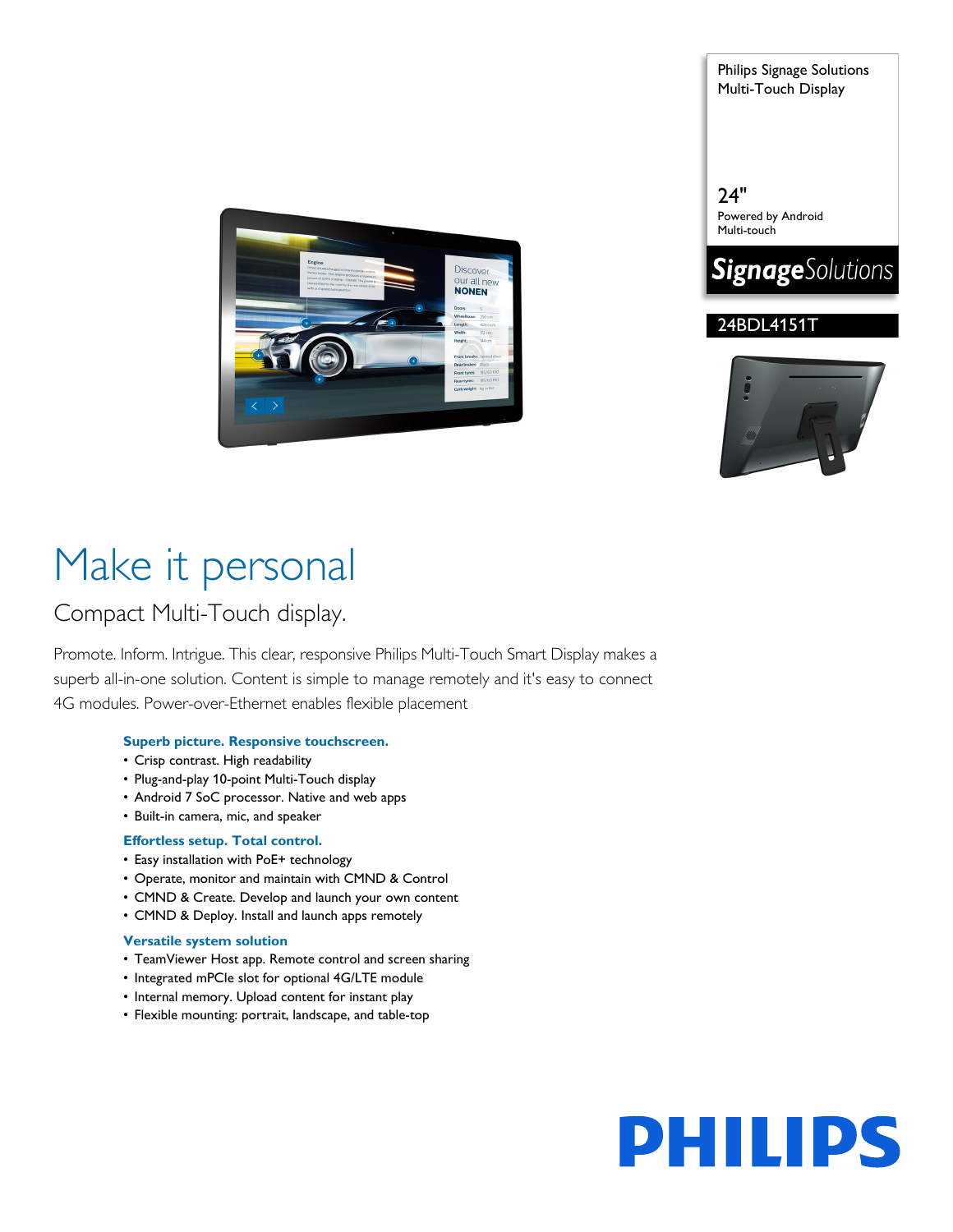#### Multi-Touch Display 24" Powered by Android, Multi-touch

# **Highlights**

#### **Powered by Android**

Control your display via an Internet connection. Android-powered Philips Professional Displays are optimized for native Android apps, and you can install web apps directly to the display too. A built-in scheduler makes it easy to launch apps and content based on time of day.

#### **Built-in camera**

The built-in camera, mic, and speaker make this small touchscreen a truly versatile smartsolution. Use it for retail audience measurement, footfall analytics, and more. Harness the power of Android AI apps to show targeted content. Or simply use your display for video conferencing.

#### **Power over Ethernet (PoE+).**

Place your Philips Professional Display almost anywhere. PoE+ allows power and data to be delivered to your display over a single Ethernet cable. You won't need a power socket, but a power adapter is also supplied should you wish to plug in.

#### **Internal memory**

Save and play content without the need for a permanent external player. Your Philips professional display has an internal memory, which allows you to upload media into the display for instant playback. The internal memory also functions as a cache for online streaming.

#### **CMND & Create**



Take control of your content with CMND & Create. A drag-and-drop interface makes it simple to publish your own content-whether it's a daily specials board or branded corporate information. Preloaded templates and integrated widgets ensure your stills, text, and video will be up and running in no time.

#### **CMND & Control**



Run your display network over a local (LAN) connection. CMND & Control allows you to perform vital functions like controlling inputs and monitoring display status. Whether you're in charge of one screen or 100.

24BDL4151T/00

Plug & Play<br>Multi-**Touch**